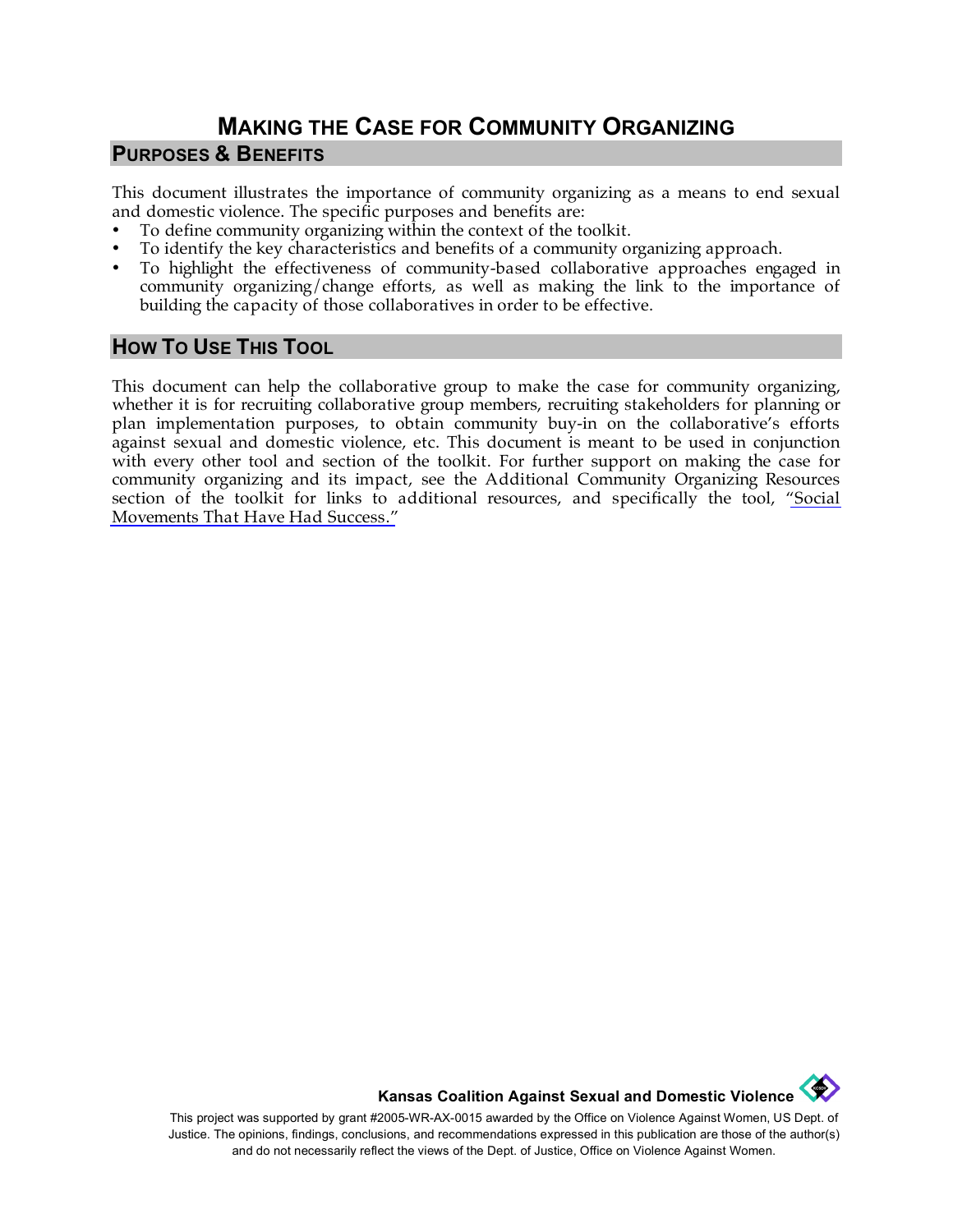## **MAKING THE CASE FOR COMMUNITY ORGANIZING**

Community organizing is a broad term used to encompass a variety of methods aimed at "bringing together the talents, resources and skills of people in the community in order to increase their collective power and work for social change (Family Violence Prevention Fund, 2002)."

While community organizing encompasses a wide range of specific mechanisms, the key characteristics that help to define this approach include:

- Community-based participatory processes
- Development and expansion of community ownership
- Community empowerment and inclusiveness
- Collaboration and partnership
- Accountability to and an opportunity for empowerment through action by those impacted by the issues of sexual and domestic violence (Wineman, 2003)
- Development of traditional and non-traditional leadership
- Expansion of community participation (beyond the "usual suspects")
- Emphasis on social justice and social change that can be connected back to the founding principles of the anti-sexual and domestic violence movement (Lehrner & Allen, 2009)

Often, in our attempts to address the needs of the many victims and survivors of sexual and domestic violence who seek our assistance, community organizing (and the collaboration inherent in it) can seem like an insurmountable task or one more burden on our time. Because violence against women is supported and fostered by root causes deeply embedded within our society, creating a world that is free of violence will require social change. The need for social change has long been recognized as key to ending violence against women and, even as the movement has become more sophisticated and professionalized, creating social change remains a core component of our philosophy in working to better the lives of women and children. Social change within this context is defined as education, advocacy and community mobilization intended to systematically challenge and alter existing knowledge, attitudes, beliefs and behaviors regarding sexual and domestic violence and the social and cultural practices and institutions that support these behaviors, with the intention of creating fundamental social and cultural transformation.

Social change regarding violence against women will require a fundamental shift in societal worldview, beginning with an acknowledgement of the problem beyond those who directly experience the issue. Numerous approaches will be necessary to address such an enormous task. Current efforts have achieved considerable success in improving victim safety and offender accountability through such methods as policy development, systems change initiatives, victim services, batterer intervention, sex offender treatment and provider education.

These approaches, however, could be further enhanced and supported by wider community engagement that seeks to raise awareness, change community norms that support violence against women, and mobilize communities for social change.

Enhancing community engagement to end sexual and domestic violence offers an opportunity to reinvigorate strengths of our "grassroots" history as a movement while also building support for prevention and intervention initiatives and those who currently hold the primary responsibility for advocating for victims of sexual and domestic violence, local domestic and sexual violence agencies.

## **Kansas Coalition Against Sexual and Domestic Violence**

This project was supported by grant #2005-WR-AX-0015 awarded by the Office on Violence Against Women, US Dept. of Justice. The opinions, findings, conclusions, and recommendations expressed in this publication are those of the author(s) and do not necessarily reflect the views of the Dept. of Justice, Office on Violence Against Women.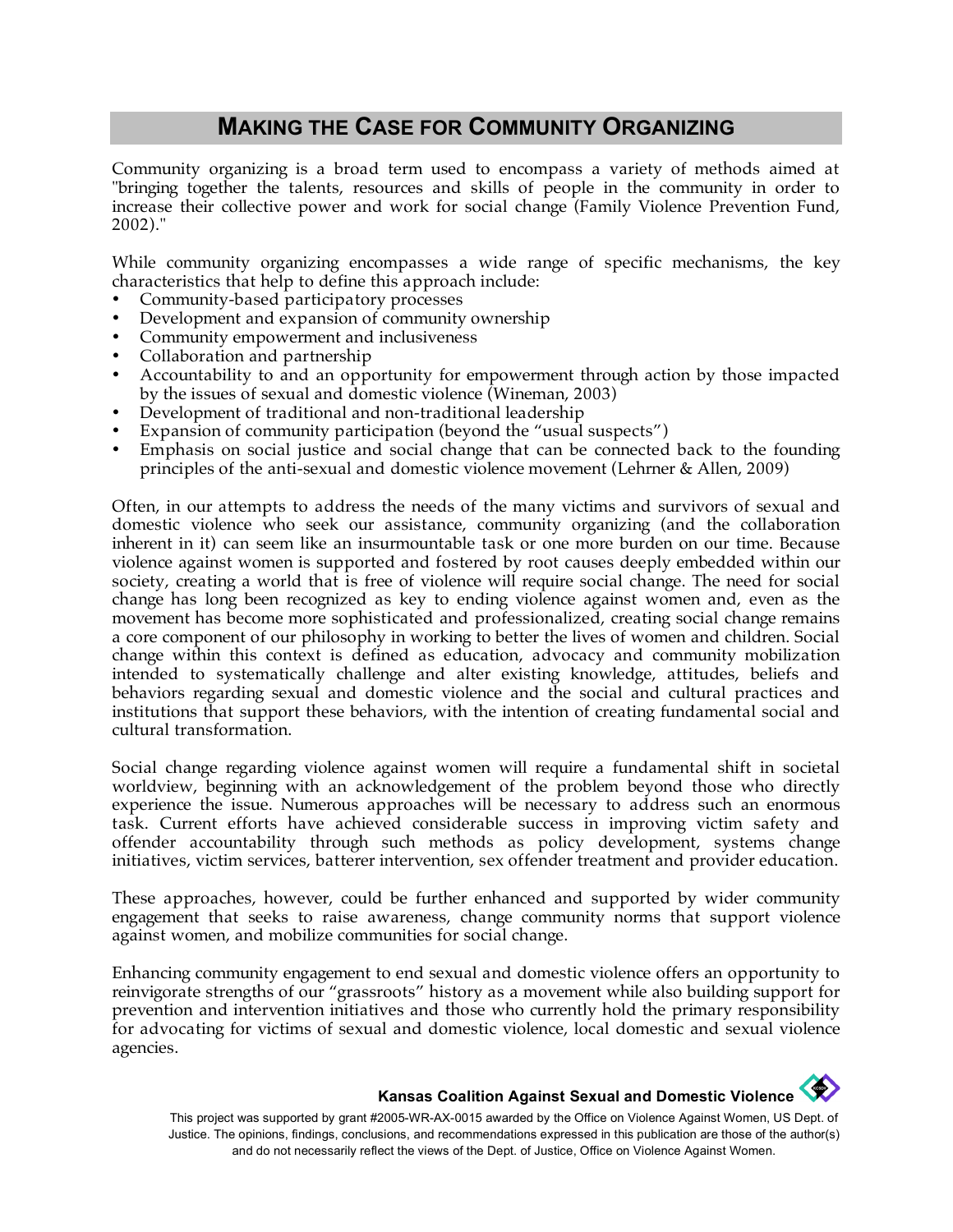Utilizing community organizing strategies offers numerous potential benefits for ending sexual and domestic violence. Some of these include:

- **Focus on root causes** Community engagement fosters a more critical examination of the underlying causes of sexual and domestic violence among the public while fostering dialogue to help increase awareness and dispel myths and misconceptions;
- **Promotion of social justice** By providing a mechanism for more effective collaboration between institutions, organizations and community members, community engagement allows for increased sharing of power and decision-making, facilitating equity and highlighting issues of social injustice;
- **Connection of people and resources** Community engagement builds relationships between individuals, institutions and community organizations, creating increased awareness of and investment in the issue;
- **Development of better solutions** Bringing a greater diversity and number of voices to the issue increases the likelihood that more creative solutions will be developed and that solutions will more responsive to the needs of those impacted by the issue;
- **Expansion of ownership and responsibility regarding the issue** By fostering the identification, development and involvement of a wider range of stakeholders in the issue, investment in and responsibility for ending sexual and domestic violence is expanded beyond that of local domestic and sexual violence service agencies, thus increasing the likelihood of community support (in multiple forms) for the local agency, change initiatives and victims;
- **Change in community norms** Community engagement expands the focus of sexual and domestic violence services to mobilization of the larger community, providing a mechanism for accessing the majority of individuals who are unlikely to perpetrate sexual and domestic violence and fostering a community norm that emphasizes the unacceptability of violence against women. Such a norms change enhances prevention initiatives by reducing the likelihood that violence will occur and intervention initiatives by increasing support for victim safety and offender accountability;
- **Increased sustainability** By engaging the community throughout issue identification, solution development and program implementation, there is an increased likelihood of institutionalization and thus sustainability of change initiatives. Group learning and decision-making have been demonstrated to be key elements in institutionalization.

One of the many by-products of community organizing is capacity development for both a collaborative and the community.

Recent studies on successful public health interventions indicate that building community capacity increases:

- The effectiveness of evidence-based programs
- The scope of interventions
- The scale of efforts in a sustainable way so that they can actually reduce community-wide rates of child and family problems

One study by Longhi and Porter (2009) examined the ten-year impact of local, communitybased collaboratives in Washington State. These local collaboratives (i.e., community networks) were comprised of families, community-based organizations and state managers, and were formed to develop higher levels of community capacity in order to reduce the rates of major child and family problems, including domestic violence and child abuse. These local collaboratives were assessed on: 1) A strategic, shared, result-based focus; 2) Collaborative leadership with whole community, leveraged resources, and sustainable efforts; 3) Innovation and learning from changing conditions and experiences; and 4) Careful attention to measured "risks" and results-based decisions.